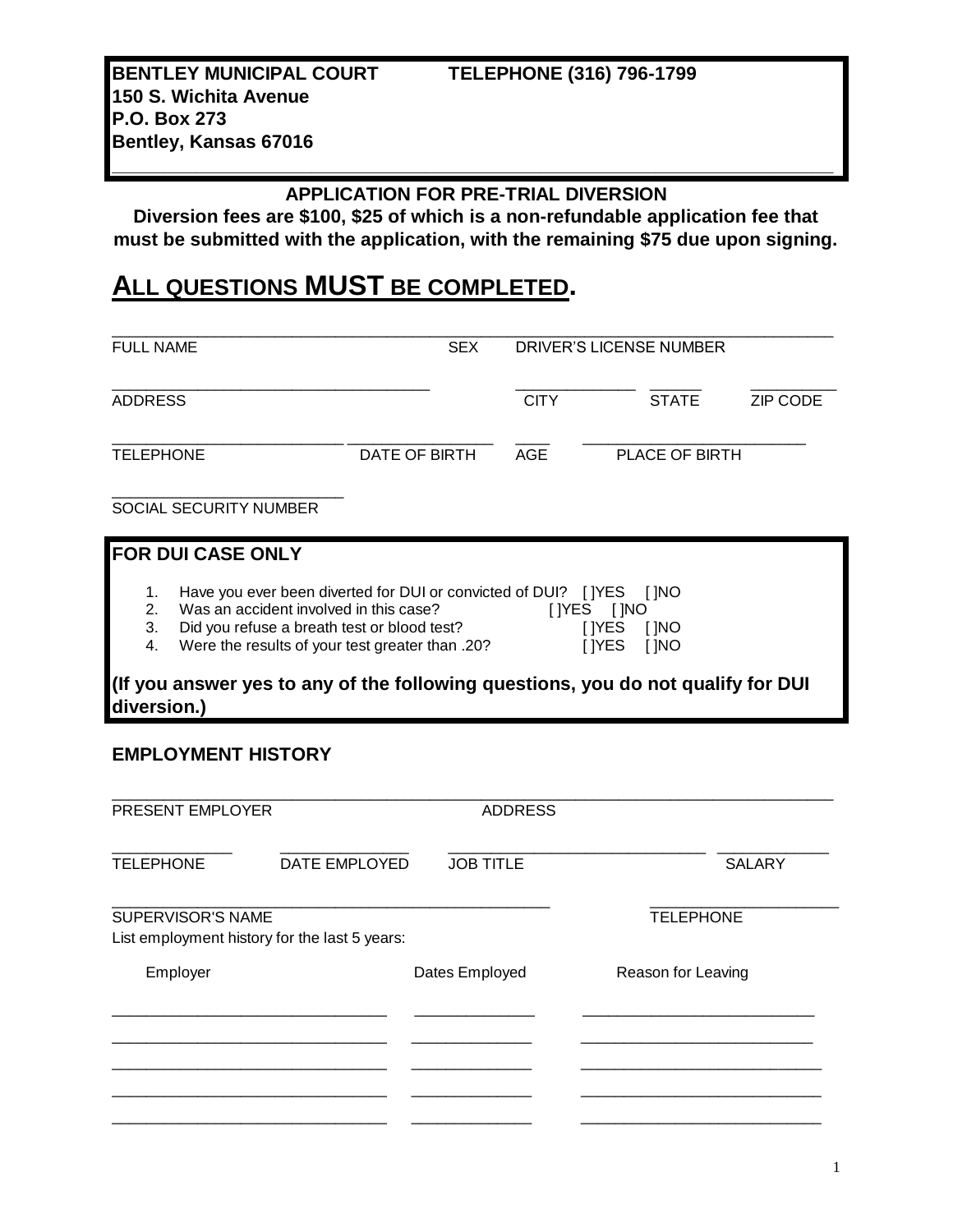## **PERSONAL REFERENCE**

\_\_\_\_\_\_\_\_\_\_\_\_\_\_\_\_\_\_\_\_\_\_\_\_\_\_\_\_\_\_\_\_\_\_\_\_ \_\_\_\_\_\_\_\_\_\_\_\_\_\_\_\_\_\_\_\_\_\_\_\_\_\_\_\_\_\_\_\_\_\_\_\_\_\_\_\_\_\_\_\_

NAME ADDRESS

#### TELEPHONE RELATION TO DEFENDANT

#### **LEGAL HISTORY**

1. List name and address of your attorney. If you are representing yourself, please indicate so.

\_\_\_\_\_\_\_\_\_\_\_\_\_\_\_\_\_\_\_\_\_\_\_\_\_\_\_\_\_\_\_\_\_\_\_\_\_\_\_\_\_\_\_\_\_\_\_\_\_\_\_\_\_\_\_\_\_\_\_\_\_\_\_\_\_\_\_\_\_\_\_\_\_\_\_\_\_\_\_\_\_\_\_\_

| Have you ever been convicted of a crime?<br>If so, state when, where and charge         | [ ]YES          | [ ]NO |
|-----------------------------------------------------------------------------------------|-----------------|-------|
| Have you ever had a prior criminal diversion?<br>If so, state when, where and charge    | [ ]YES          | [ ]NO |
| List all prior traffic convictions by date, place, and charge:                          |                 |       |
| List all prior traffic diversions by date, place, and charge:                           |                 |       |
|                                                                                         |                 |       |
| Are you currently on probation or parole?                                               | [ ]YES          | [ ]NO |
| If so, list when, where, charge and supervising officer:                                |                 |       |
| Do you currently have traffic or criminal charges pending against you in another court? |                 |       |
| If so, list charge, place and case number(s) ________                                   | [ IYES<br>[ ]NO |       |
| Do you currently owe fines in any court?                                                | <b>I</b> IYES   | [ ]NO |

## **NEXT OF KIN (WITH A PERMANENT ADDRESS) NOT LIVING WITH YOU:**

\_\_\_\_\_\_\_\_\_\_\_\_\_\_\_\_\_\_\_\_\_\_\_\_\_\_\_\_\_\_\_\_\_\_\_\_\_\_\_\_\_\_\_\_\_\_\_\_\_\_\_\_\_

\_\_\_\_\_\_\_\_\_\_\_\_\_\_\_\_\_\_\_\_\_\_\_\_\_\_\_\_\_\_\_ \_\_\_\_\_\_\_\_\_\_\_\_\_\_\_\_\_\_\_\_\_\_\_\_\_\_\_\_\_\_\_\_\_\_\_\_\_\_\_\_\_\_\_\_ NAME ADDRESS

\_\_\_\_\_\_\_\_\_\_\_\_\_\_\_\_\_\_\_\_\_\_ \_\_\_\_\_\_\_\_\_\_\_\_\_\_\_\_\_\_\_\_\_\_\_\_\_\_\_\_\_\_\_\_\_\_\_\_\_\_\_\_\_\_\_\_\_\_\_ TELEPHONE RELATION TO DEFENDANT